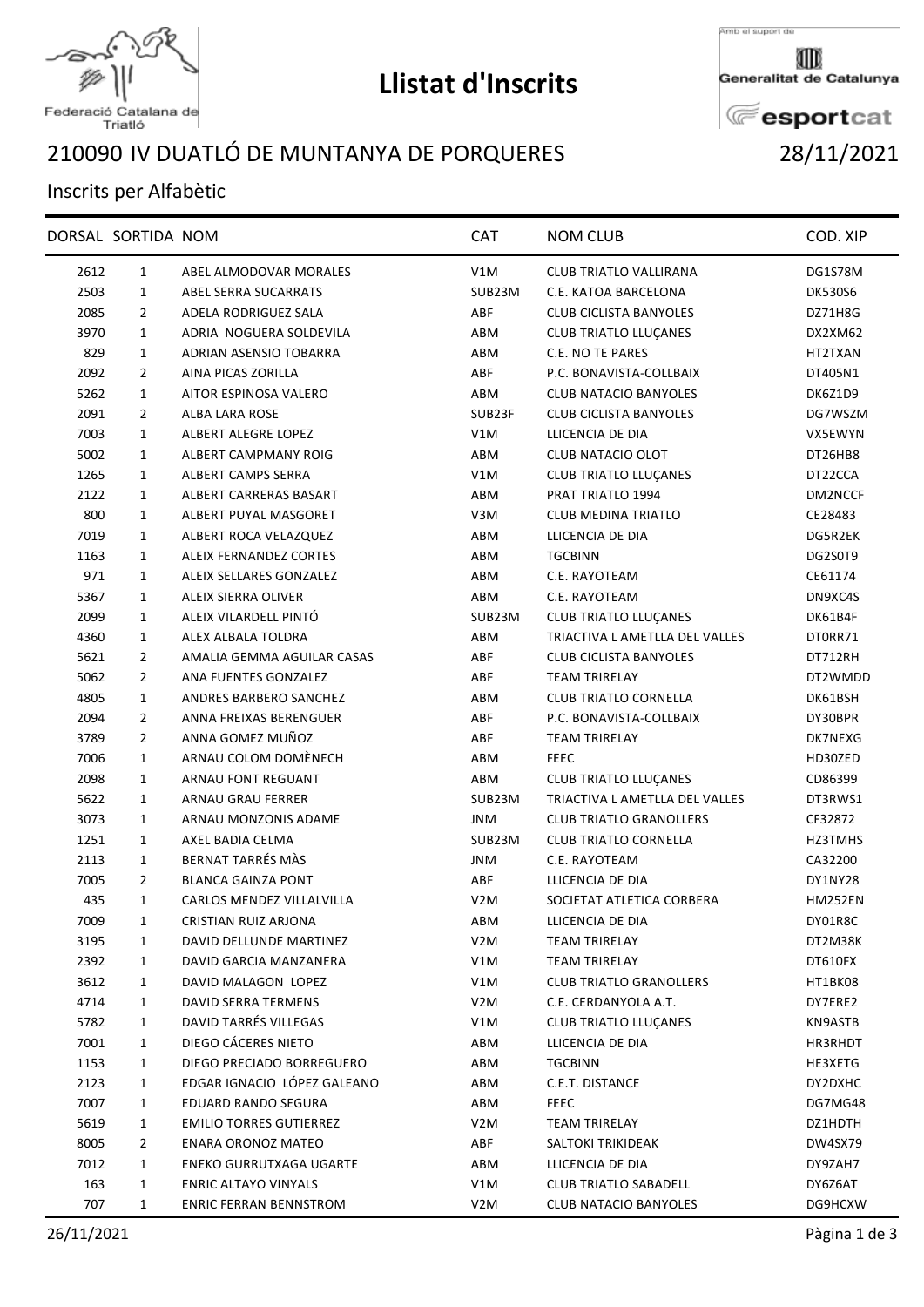|      | DORSAL SORTIDA NOM |                                    | CAT              | <b>NOM CLUB</b>                | COD. XIP       |
|------|--------------------|------------------------------------|------------------|--------------------------------|----------------|
| 5312 | 1                  | FEDE MARTINEZ RODRIGUEZ            | V <sub>2</sub> M | CLUB GASSS TRIATLO CERDANYOLA  | HD0GDND        |
| 5577 | 1                  | FERRAN GARRIGOSA CARRERAS          | V1M              | C.E.T. DISTANCE                | DZ8BSSS        |
| 5450 | 1                  | <b>FRANCESC ESCOLA RUIZ</b>        | ABM              | <b>CLUB TRIATLO CORNELLA</b>   | DZ7NMCC        |
| 5898 | 1                  | FRANCESC LOPEZ MARISCAL            | ABM              | <b>CLUB TRIATLO GRANOLLERS</b> | HD94FDW        |
| 7020 | 1                  | <b>FRANCESC PELLICER VIADER</b>    | V2M              | <b>FEEC</b>                    | VX37C8S        |
| 8007 | 1                  | FRANCESC POMBO COSTA               | ABM              | LLICENCIA DE DIA               | DY5MXP1        |
| 2101 | 1                  | <b>FRANCESC RECASENS ESCRIBANO</b> | V1M              | CCT SALOU COSTA DAURADA        | HD9PGBN        |
| 7004 | 1                  | FRANCESC VILA TEIXIDOR             | ABM              | LLICENCIA DE DIA               | DG7MYKC        |
| 1782 | 1                  | <b>FRANCISCO DIAZ SANTOS</b>       | V1M              | C.E. NO TE PARES               | HD3EHFH        |
| 2111 | 1                  | GABRIEL CARDEÑOSA ARRAYAS          | V1M              | P.C. BONAVISTA-COLLBAIX        | DA4ES8K        |
| 2850 | 1                  | GABRIEL GUTIERREZ MUÑOZ            | V1M              | <b>TEAM TRIRELAY</b>           | DY69GRP        |
| 6016 | 1                  | <b>GERARD SALVADO BOTELLA</b>      | ABM              | CCT SALOU COSTA DAURADA        | DG9PK4Z        |
| 7021 | 1                  | <b>GERARD BLANCH DANIEL</b>        | ABM              | <b>FEEC</b>                    | DR9YVNH        |
| 8014 | 1                  | <b>GERARD PALMADA FARRENY</b>      | V1M              | LLICENCIA DE DIA               | DG70ENM        |
| 4121 | 1                  | <b>GERARD ROMAGOS VILA</b>         | ABM              | CLUB NATACIO BANYOLES          | HD9SVHR        |
| 709  | 1                  | <b>GERMA BARROSO I PUJOL</b>       | V1M              | C.E. RAYOTEAM                  | DK7Y23H        |
| 7016 | 1                  | <b>GIL SANCHEZ</b>                 | JNM              | <b>FEEC</b>                    | DT025WG        |
| 7010 | 1                  | <b>GUILLEM TORNES GRAUPERA</b>     | ABM              | <b>FEEC</b>                    | VX5985N        |
| 2081 | 1                  | IGNASI PIÑEIRO ADELL               | ABM              | TEAM TRIRELAY                  | DT0B3GY        |
| 7013 | 1                  | IÑAKI ISASI FLORES                 | V1M              | LLICENCIA DE DIA               | DT02RAG        |
| 7002 | 1                  | <b>ISAAC ORTIZ COSTA</b>           | ABM              | LLICENCIA DE DIA               | DT2M9D9        |
|      |                    |                                    |                  |                                |                |
| 5888 | 1                  | <b>ISAAC IGLESIAS MOLIST</b>       | ABM              | <b>TEAM TRIRELAY</b>           | DK5YDVZ        |
| 4325 | 1                  | <b>IVAN ARTIGAS REIXACH</b>        | V1M              | TRANSTRIATLON                  | DR9V6KK        |
| 1095 | 1                  | <b>IVAN HERRUZO FERNANDEZ</b>      | V1M              | C.E. RAYOTEAM                  | DY1T24C        |
| 7008 | 1                  | IVAN RANDO SEGURA                  | ABM              | LLICENCIA DE DIA               | DT4ZD46        |
| 1161 | 1                  | IZAN BAÑOS MARCOS                  | ABM              | <b>TGCBINN</b>                 | <b>DW192MH</b> |
| 8008 | 1                  | JOAN RIBA BURDO                    | ABM              | <b>FEEC</b>                    | DM1C46Z        |
| 4348 | 1                  | JOAN RIBA PUIGORIOL                | SUB23M           | <b>CLUB TRIATLO LLUÇANES</b>   | DG2YZ92        |
| 2815 | 1                  | JOAN CARLES CASTELLA MARCHAN       | V <sub>2</sub> M | <b>TEAM TRIRELAY</b>           | DY5Z1T9        |
| 5886 | 1                  | <b>JOEL VILA FARRE</b>             | ABM              | CLUB NATACIO OLOT              | CD64323        |
| 5454 | 1                  | JONATHAN BERROCAL LOPEZ            | ABM              | <b>CLUB TRIATLO GRANOLLERS</b> | DT49CTE        |
| 5432 | 1                  | JORDI BESALU VIVES                 | V <sub>2</sub> M | <b>TEAM TRIRELAY</b>           | DT7HP2X        |
| 2118 | 1                  | <b>JORDI COMPTA SOUS</b>           | V <sub>2</sub> M | CLUB CICLISTA BANYOLES         | CH36219        |
| 7017 | 1                  | JORDI DANIEL MUNTADA               | V <sub>2</sub> M | <b>FEEC</b>                    | DT02PEC        |
| 8011 | 1                  | JORDI ESTRADA TANYA                | ABM              | LLICENCIA DE DIA               | DY6YY4E        |
| 3336 | 1                  | JORDI GARCIA BERMUDEZ              | ABM              | C.E. RAYOTEAM                  | DG43YDC        |
| 8002 | 1                  | JORDI MUÑOZ PULIDO                 | ABM              | LLICENCIA DE DIA               | HR5M2AC        |
| 8013 | 1                  | JORDI ROJAS POCH                   | V1M              | LLICENCIA DE DIA               | DY6ZMAN        |
| 7018 | 1                  | <b>JORDI SERAROLS FAJAS</b>        | V <sub>2</sub> M | LLICENCIA DE DIA               | DG7NRW7        |
| 2084 | 1                  | <b>JORDI TEIXIDOR MIR</b>          | ABM              | <b>CLUB CICLISTA BANYOLES</b>  | DG3ECSR        |
| 5801 | 1                  | JORGE CARMONA CARRASCO             | V <sub>2</sub> M | CCT SALOU COSTA DAURADA        | DM80VN5        |
| 3196 | $\mathbf{1}$       | JOSE DOMINGUEZ SANCHEZ             | V2M              | <b>TEAM TRIRELAY</b>           | DG3XNT9        |
| 1087 | 1                  | JOSE LUIS BELVIS ROMERO            | V2M              | CLUB TRIATLO VALLIRANA         | DK69EVX        |
| 934  | 1                  | JOSE MOLINA SEGOVIA                | V <sub>2</sub> M | C. BCN TRIATHLON TOTAL3        | DK1HZMH        |
| 5583 | 1                  | JOSEP FERNANDEZ SASTRE             | V1M              | C.N. VILAFRANCA                | DA7N6KH        |
| 8009 | 1                  | JOSEP INVERNÓ CURÓS                | V <sub>2</sub> M | LLICENCIA DE DIA               | HD9ABZV        |
| 5899 | 1                  | JOSEP LLEONART SUBIRANA            | V2M              | PRAT TRIATLO 1994              | DW37CSV        |
| 7014 | 1                  | <b>JOSU URRESTARAZU GARCIA</b>     | ABM              | LLICENCIA DE DIA               | DG7M44V        |
| 3699 | $\mathbf{1}$       | JUAN LUIS GARCIA ESCRIBANO         | ABM              | <b>CLUB TRIATLO SABADELL</b>   | CB12527        |
| 119  | 1                  | <b>JUANJO GALLARDO GONZALEZ</b>    | V <sub>2</sub> M | PRAT TRIATLO 1994              | DY1C2XV        |
| 2089 | 2                  | JUDIT REINA CORVILLO               | ABF              | <b>CLUB CICLISTA BANYOLES</b>  | HT933V4        |
| 492  | 1                  | JULI PEINADO CLAPÉS                | ABM              | <b>TEAM TRIRELAY</b>           | DN37WA9        |
| 4268 | 1                  | JULIO CESAR GAONA NUÑEZ            | ABM              | C.E.T. DISTANCE                | DT2SXFN        |
| 5413 | $\mathbf{1}$       | KILIAN GUTIERREZ GARCIA            | ABM              | TRIACTIVA L AMETLLA DEL VALLES | DF3CYMA        |
| 5487 | 2                  | LAURA PÉREZ REDONDO                | ABF              | CCT SALOU COSTA DAURADA        | DW1DBA2        |
| 196  | 2                  | LAURA SARAROLS RAMSAY              | V2F              | <b>CLUB TRIATLO GRANOLLERS</b> | DW19W54        |
| 5138 | $\overline{2}$     | LAURA TERRADAS ILL                 | ABF              | <b>CLUB TRIATLO GRANOLLERS</b> | DG5XKV7        |
|      |                    |                                    |                  |                                |                |